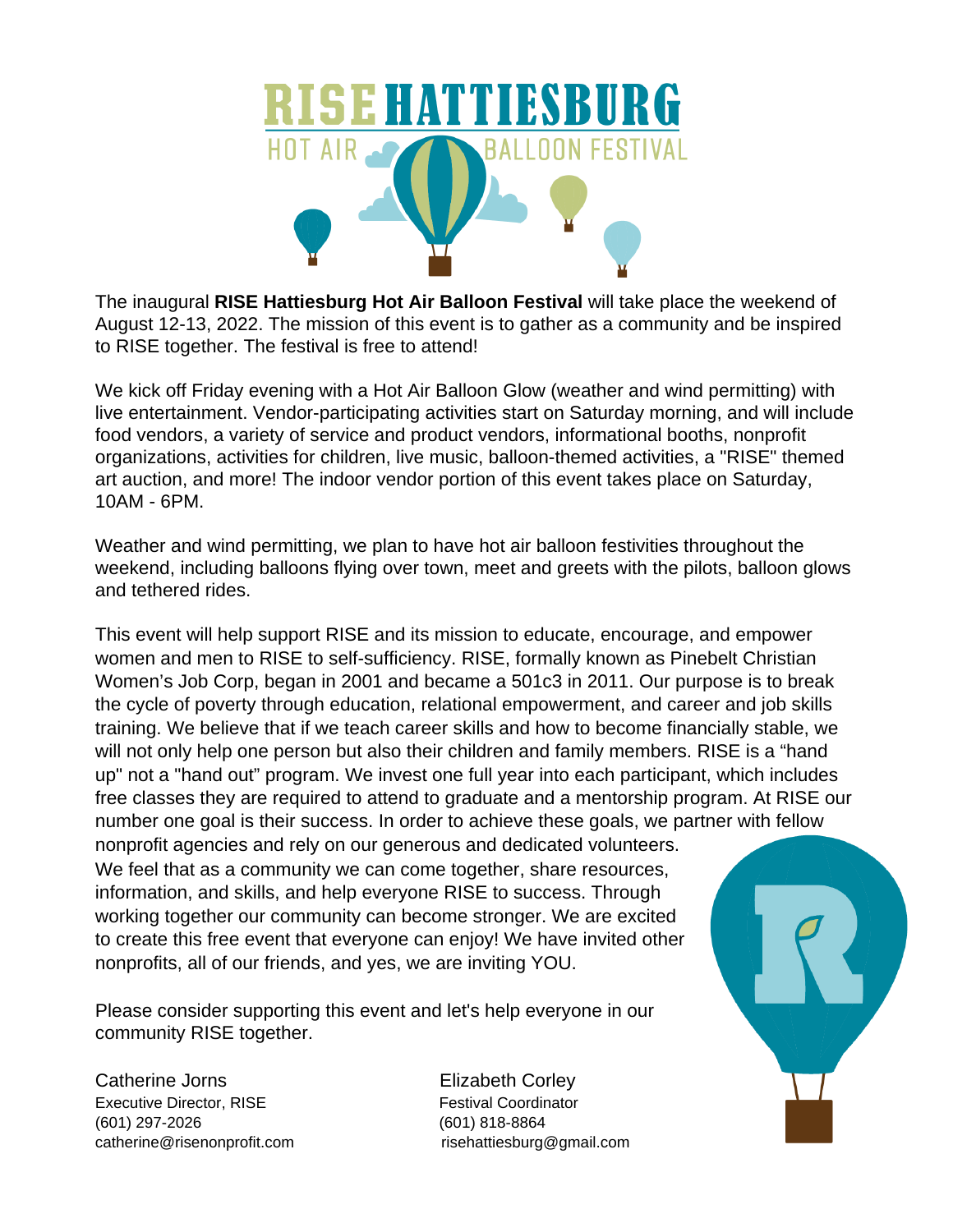## Vendor Information



We are excited to invite vendors to join us for the inaugural RISE Hattiesburg Hot Air Balloon Festival!

This event will take place at the Forrest County Multi-Purpose Building on Friday & Saturday, August 12-13, 2022. Indoor vendors will be set up on Saturday from 10AM - 6PM. This is a free festival that will include food vendors, a variety of service and product vendors, informational booths, nonprofit organizations, activities for children, live music, balloon-themed activities, a balloon-themed art auction, and more! Weather and wind permitting, the festival will include hot air balloon glows and other activities.

## Vendor Rates & Deadlines

- $\bullet$  Early Rate \$150 Through May 31, 2022
- Regular Rate \$200 June 1 July 31, 2022
- Late Rate \$250 Starting August 1, 2022

## Included in Vendor Rate

- Indoor 10'x10' booth space
- 8' tall, 10' wide draped backdrop
- 3' tall, 10' wide draped side dividers
- Uncovered 8' table and 2 chairs

#### **Other Important Information**

- $\bullet$  Electricity is an additional \$20
- Additional tables are available for rent for \$10 each and chairs for \$3 each
- Additional tables, furniture, canopy tents (no bigger than 10' x 10') and other items can be brought in and used in your booth, as long as you do not extend past your allotted space.
- Booth signs will not be provided by event management, but can be supplied by vendors.
- This is a rain or shine event (vendors will be indoors).
- Helium balloons are not permitted.
- Items or booths containing profanity or items inappropriate for children are not allowed.

### Setup/Take Down

- Setup is Setup is 12-4PM Friday and/or 7-10AM Saturday.
- The indoor vendor portion of the event is Saturday 10am 6pm.
- Take down is 6-8PM Saturday.

**Register** Register as a vendor by visiting risenonprofit.org/balloon-festival. Do not pay until your registration has been approved.